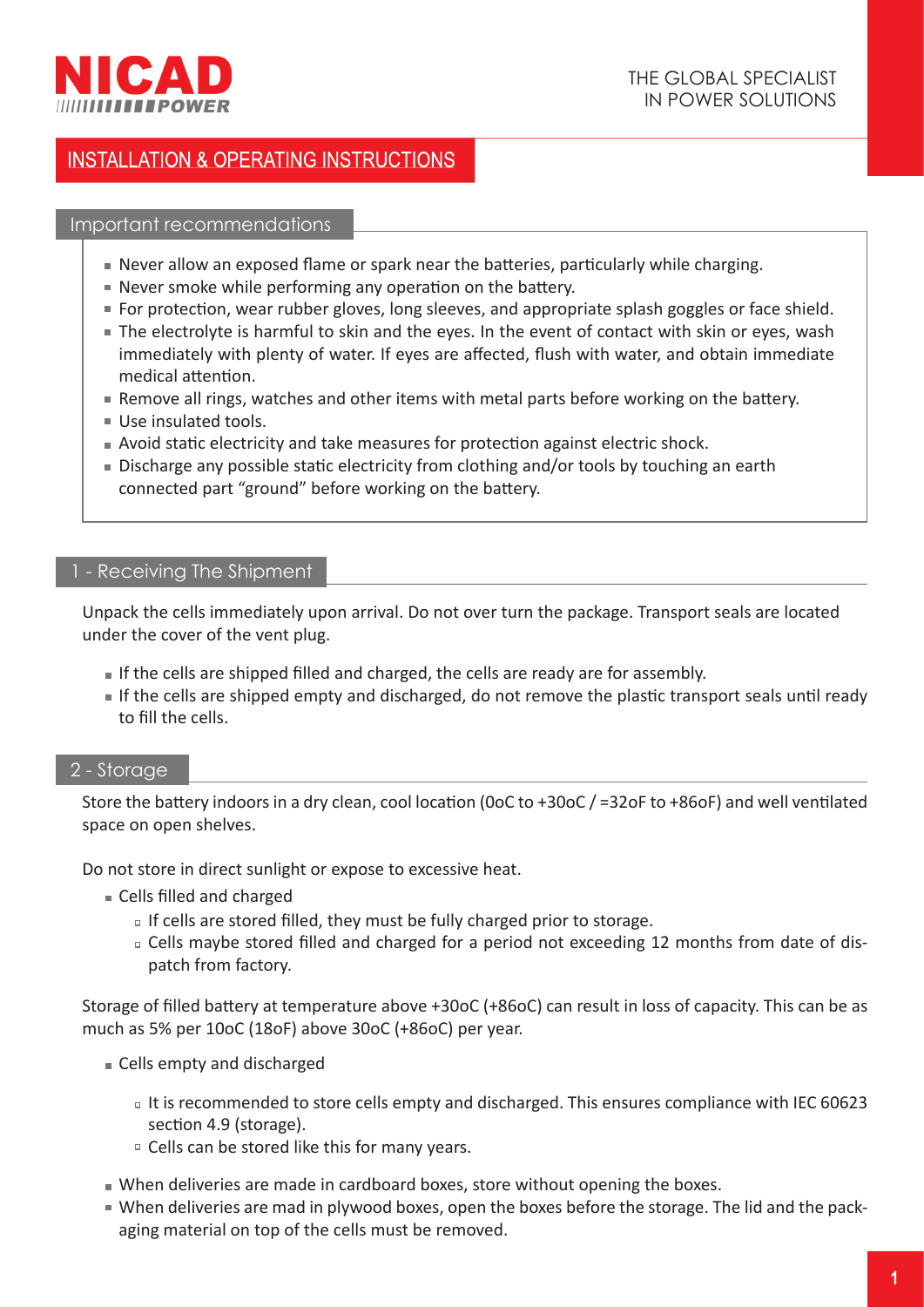

# 3 - Electrolyte / cell oil

## **Cells delivered fi lled and charged**

- Check the level of electrolyte. It should not be more than 20mm below the maximum level mark (upper). If this is not the case, adjust the level with distilled or deionized water. Cells delivered filled have already cell oil in place.
- In case of the spillage of electrolyte during the transport, the cells have to be topped-up with E22 electrolyte. Fill the cells 20mm above the minimum level mark (lower) with electrolyte. Wait 4 hours and adjust if necessary before commissioning.

## **Cells delivered empty and discharged**

If the electrolyte is supplied dry, prepare it according to its separate instructions sheet. The electrolyte to be used is E22. Remove the transport seals just before filling. Fill the cell about 20mm above the minimum level mark (lower) with electrolyte. Wait 4 hours and adjust if necessary before commissioning. It is recommended to add the cell oil after the commissioning charge, with the syringe, according to the quantity indicated in the Tables A or B.

## 4- Installation

#### $\blacksquare$  Location

Install the battery in a dry and clean room. Avoid direct sunlight and heat. The battery will give the best performance and maximum service life when the ambient temperature is between +10oC to +30oC (+50oF to +86oF).

# **Ventilation**

During the last part of charging, the battery is emitting gases (oxygen and hydrogen mixture). At normal float-charge the gas evolution is very small but some ventilation is necessary.

Note that special regulations for ventilation may be valid in your area depending on the application.

# ■ Mounting

Verify that the cells are correctly interconnected with the appropriate polarity. The battery connection to lead should be with nickel plated cable lugs. Recommendation torques for terminal bolts are:

 $M_6 = 11 \pm 1.1 \text{ n.M } (97.4 \pm 9.8 \text{ lbf.in})$ 

- $M = 8 = 20 \pm 2$  N.m (177.0  $\pm$  17.7 blf.in)
- $M = M 10 = 30 \pm 3$  n.M (265.0 ± 26.6 lbf.in)

The connectors and terminals should be corrosion-protected by coating with a thin layer of anti-corrosion oil.

Remove the transport seals and close the vent plugs.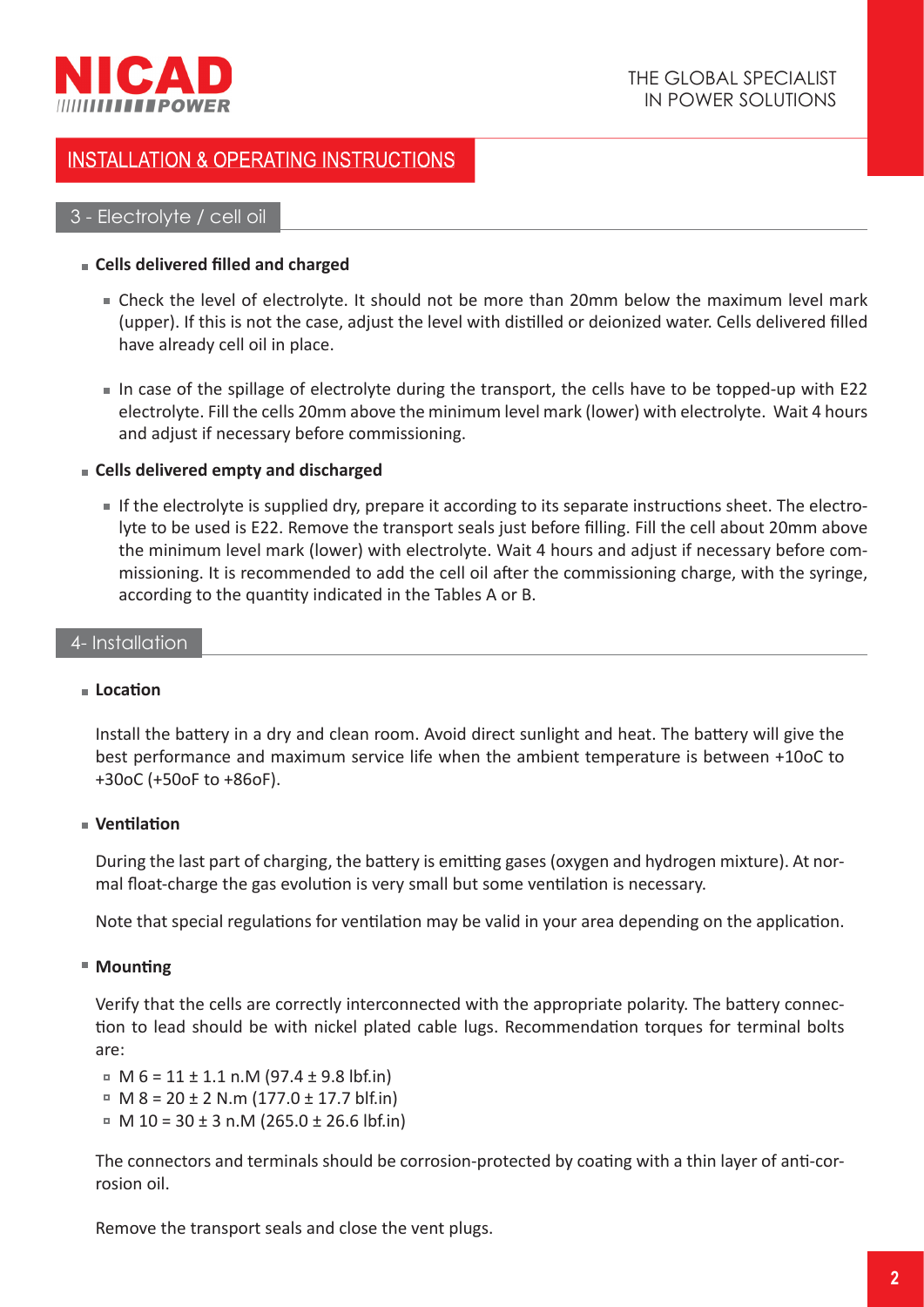

## 5 - Commissioning

 $\blacksquare$  Verify that the transport cells are removed, the vents are closed and the ventilation is adequate during this operation.

A good commissioning is important. Charge at constant current is preferable. If the current limit is lower than indicated in the Tables A or B, charge for a proportionally longer time.

## *For cells fi lled and charged by the factory and stored less than 6 months:*

## **Constant current Charge:**

■ Charge for 10 hours at 0.2 C5 A recommended (see Tables A or B).

Note: At the end of the charge, the cell voltage may reach the level of 1.85 V per cell, thus the charger shall be able to supply such voltage.

When the charger maximum voltage setting is too low to supply constant current charging, divide the battery into two parts to be charged individually.

## **Constant voltage charge:**

Charge for 24 hours at 1.65 V/cell, current limited to 0.2 C5 A or charge for 48 hours at 1.55 V/cell, current limited to 0.2 C5 A (see Tables A or B)

#### **For cells filled on location or for filled cells which have been stored more than 6 months:**

- **Constant current Charge:**
	- Charge for 10 hours at 0.2 C5 A recommended (see Tables A or B).
	- Discharge at 0.2 C5 A to 1.0 V/cell
	- Charge for 10 hours at 0.2 C5 A recommended (see Tables A or B).

Note: At the end of the charge, the cell voltage may reach the level of 1.85 V per cell, thus the charger shall be able to supply such voltage.

When the charger maximum voltage setting is too low to supply constant current charging, divide the battery into two parts to be charged individually.

#### **Constant voltage charge:**

- Charge for 30 hours at 1.65 V/cell with current limited to 0.2 C5 A.
- Discharge at 0.2 C5 A to 1.0 V/cell
- Charge for 30 hours at 1.65 V/cell with current limited to 0.2 C5 A or charge for 48 hours at 1.55 V/cell current limited to 0.2 C5 A (see Tables A or B).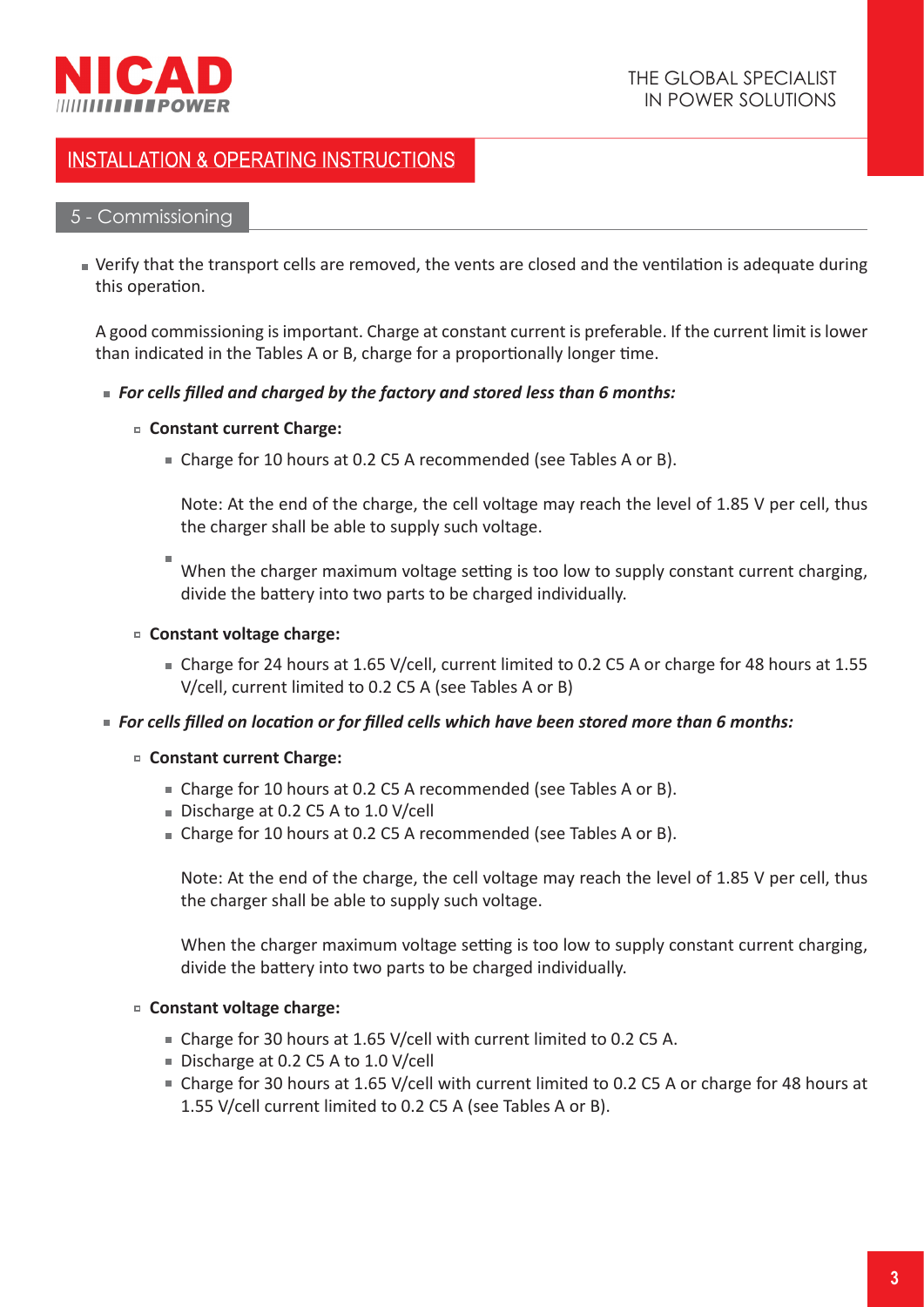

# 5 - Commissioning

- **Example 26 Figst 20 Exercise 25 Figst 20 Figst 20 Figst 20 Figst 20 Figst 20 Figst 20 Figst 20 Figst 20 Figst 20 Figst 20 Figst 20 Figst 20 Figst 20 Figst 20 Figst 20 Figst 20 Figst 20 Figst 20 Figst 20 Figst 20 Figst 20** 
	- **For cells delivered filled by the factory:** 
		- Cell oil is already in place.
		- Check the electrolyte level and adjust it to the maximum level mark (upper) by adding dis tilled or deionized water.
	- **For cells filled on location:** 
		- $\blacksquare$  Add the cell oil with the syringe, according to the quantity indicated in the Tables A or B.
		- Check the electrolyte level and adjust it the maximum level mark (upper) by adding electrolyte.

The battery is ready for use.

*For capacity test purpose, the battery has to be charged in accordance with IEC 60623, section 4.*

#### 6 - Charging in service

 $\blacksquare$  Continuous parallel operation, with the occasional battery discharge.

#### **For two level charge:**

- **Float level**
	- $= 1.42 \pm 0.01$  V/cell for L cells
	- $= 1.40 \pm 0.01$  V/cell for M and H cells
	- $= 1.40 \pm 0.01$  V/cell

**High level**

= 1.47 - 1.70 V/cell for L cells  $= 1.45 - 1.70$  V/cell for M and H cells

A high voltage will increase the speed and efficiency of the recharging.

#### **For single charge:**

- $\overline{P}$  Float level: 1.43 1.50 V/cel
- $\blacksquare$  Buffer operation, where the load exceeds the charger rating.

Recommended charging voltage (+20oC to +25oC / +68oF to +77oF): 1.50 – 1.60 V/cell

### 7 - Periodic Maintenance

Keep the battery clean using only water. Do not use a wire brush or solvents of any kind. Vent plugs can be rinsed in clean water if necessary.

Check the electrolyte level. Never let the level fall below the maximum level mark (lower). Use only distilled or deionized water to top-up.

Experience will tell the time interval between topping-up.

*Note: Once the battery has been filled with the correct electrolyte either at the battery factory or* during the battery commissioning, there is no need to check the electrolyte density periodically. In*terpretation of density measurements is difficult and could be misleading.*